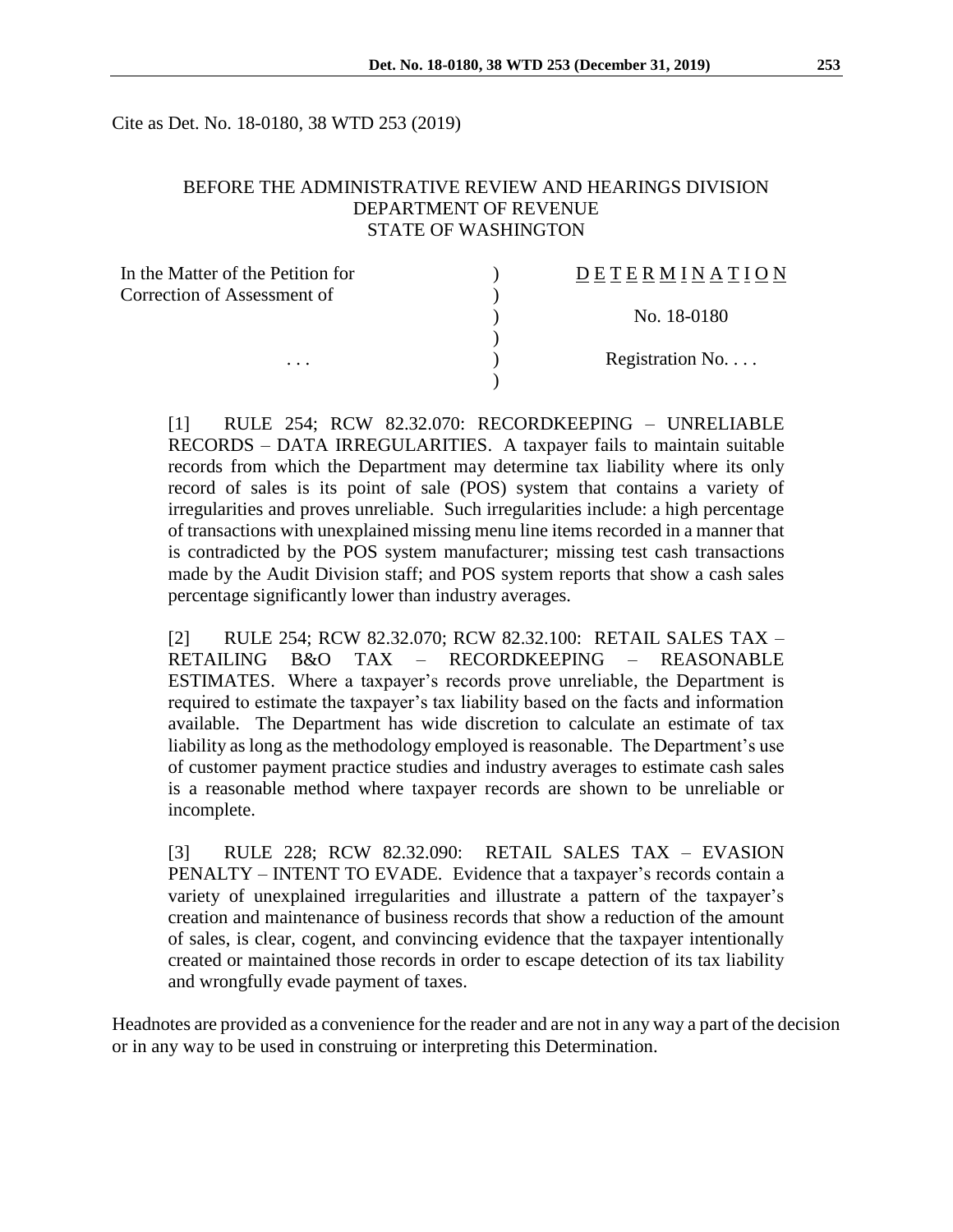Eckholm, T.R.O. – A restaurant business seeks review of an assessment of retail sales tax, retailing business and occupation (B&O) tax, and evasion penalty. The taxpayer asserts that unreported sales were unreasonably estimated and the Department has not established the requirements for the imposition of the evasion penalty. The Department holds that the taxpayer failed to maintain suitable records and that the Audit Division reasonably estimated unreported sales and tax liability. The Department also holds that clear, cogent and convincing evidence established that the taxpayer intentionally evaded payment of tax and required imposition of the evasion penalty. The Department denied the taxpayer's petition.<sup>1</sup>

## ISSUES

- 1. Has the taxpayer met its obligation to maintain suitable records from which the Department may determine its tax liability, as required by RCW 82.32.070 and WAC 458-20-254?
- 2. In the absence of suitable taxpayer records, did the Department reasonably estimate tax liability, under RCW 82.32.100(1), based on audit findings and industry averages?
- 3. Is there clear, cogent and convincing evidence to establish the imposition of the evasion penalty under RCW 82.32.090(7)?

# FINDINGS OF FACT

. . . (the taxpayer) is a Washington corporation engaged in the business of operating a full-service restaurant that specializes in . . . cuisine in . . . Washington. The Department of Revenue (Department) Audit Division conducted an audit of the taxpayer's Washington business activities for the period of April 1, 2010, through June 30, 2014. Based on a review of the taxpayer's business records and operations, the Audit Division concluded that the taxpayer had underreported its cash sales on its excise tax returns. As a result, the Department issued an assessment against the taxpayer in the total amount of  $\$\dots$ , composed primarily of retail sales tax.<sup>2</sup>

## **The Audit**

 $\overline{a}$ 

Prior to the audit, Audit Division staff visited taxpayer's restaurant and made two cash purchases as a test. The first purchase was on March 21, 2013, for a dine-in lunch, and the second was on October 12, 2013, for an order to-go. The guest check receipts for the purchases contained itemized menu items and the retail sales tax was collected by taxpayer.

The Audit Division requested a number of business records from the taxpayer. The taxpayer provided federal income tax returns, depreciation schedules, bank statements, point of sale (POS) monthly summary reports, and some purchase invoices. The taxpayer indicated that it uses the POS monthly summary reports to calculate and report its excise taxes. The POS monthly summary reports showed that from August 2011 (when the taxpayer began using the POS system) through

<sup>&</sup>lt;sup>1</sup> Identifying details regarding the taxpayer and the assessment have been redacted pursuant to RCW 82.32.410.

<sup>&</sup>lt;sup>2</sup> Document No. . . . , issued May 26, 2017, includes assessment of retail sales tax of \$ . . . , retailing B&O tax of \$ . .

<sup>. ,</sup> use tax and/or deferred retail sales tax of \$ . . . , an evasion penalty of \$ . . . , and interest of \$ . . . , for a total amount of  $\$\ldots$ .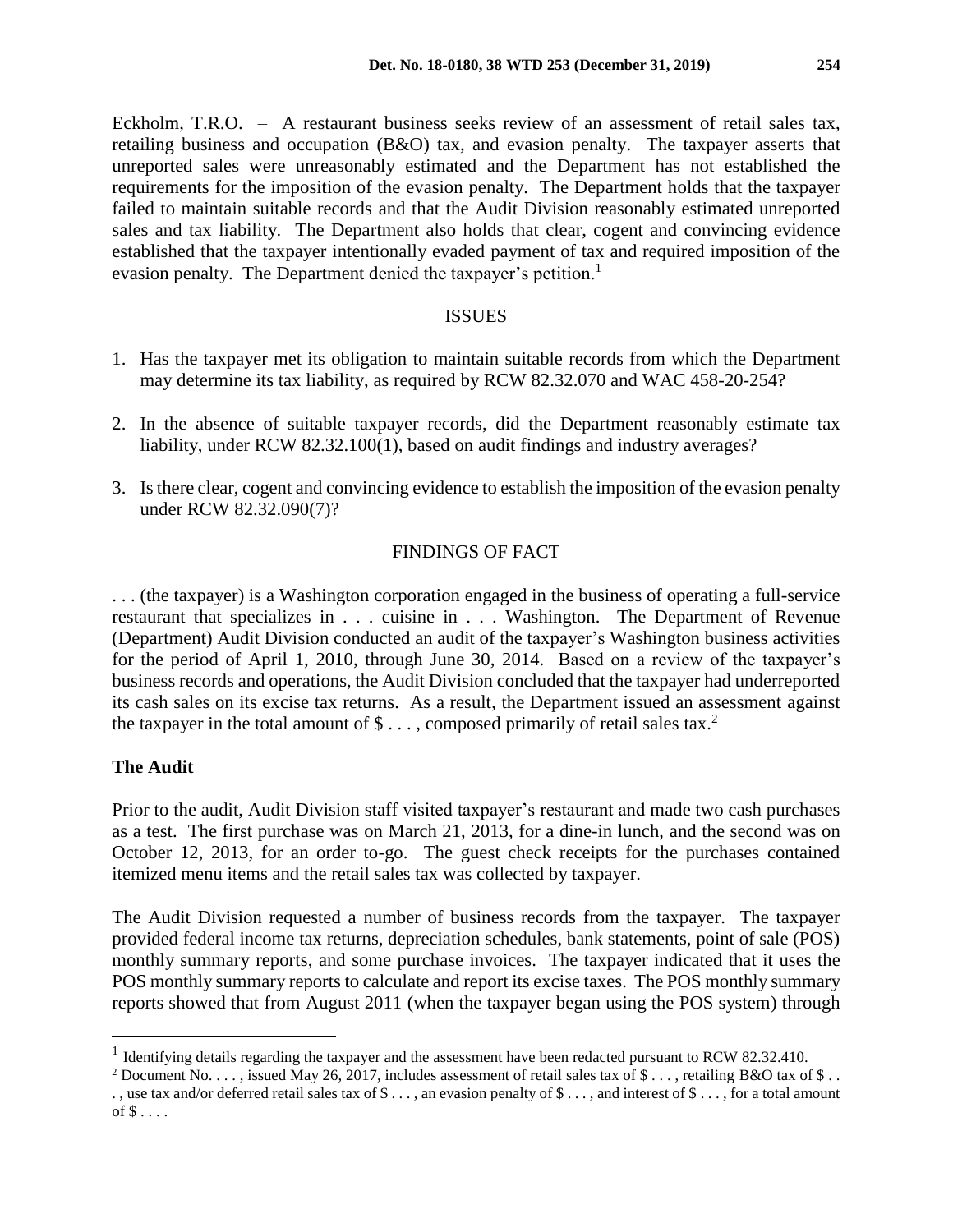March 2013, cash sales averaged 8.2 percent of total sales. The Audit Division concluded that the cash sales percentage was significantly below industry standards and requested additional purchase invoices and the POS detailed daily sales report for March 2013. The taxpayer provided additional receipts and POS reports but stated that it was not possible to create a detailed daily sales report using its POS system.

The taxpayer subsequently provided the auditors a tour of the restaurant and, upon auditor request, restaurant staff printed a POS detailed daily sales report for March 2013. The auditors could not trace the March 21, 2013, test cash purchase within the daily sales report. The Audit Division requested additional POS reports and other records from the taxpayer, and the auditors could not trace either the March or October 2013 test cash purchases through the POS reports provided.

In reviewing the POS data, the Audit Division noted that there was a high percentage of transactions that contained inconsistent sequencing of menu line items. Rather than having a sequential order of menu line items in a transaction, there were missing line items from the sequence. For example, for the type of POS system used by the taxpayer, a transaction that contained six menu items should appear sequentially as menu line items 1, 2, 3, 4, 5, 6. The transaction should not indicate only line items 1, 2, 4 and 6, unless there was a corresponding void or error code and reason for voiding menu item lines 3 and 5. The Audit Division was not able to recreate these types of non-sequential results using the same type of POS system used by the taxpayer. If the Audit Division voided or changed a menu item in a test transaction, the line item numbers shifted up to a sequential order or the voided line item appeared as a negative numerical line item with an error code.

The auditors also reviewed the taxpayer's bank statements which showed small, infrequent cash deposits that could not be reconciled with the cash sales represented in the POS data. In addition, the taxpayer's federal income tax returns showed very low expense to income ratios as compared to restaurant industry benchmarks for a full-service restaurant.<sup>3</sup>

The Audit Division noted the above-described irregularities as consistent with an underreporting of cash sales and concluded that not all of the taxpayer's cash sales were reported. Based on the audit findings and industry averages, the Audit Division determined that a cash sales average of 25 percent of total sales was a conservative estimate to calculate the taxpayer's underreported income. For comparison, the Audit Division used several studies of consumer payment practices which reported industry consumer cash payments averaging from 27 percent of total sales to 55 percent of sales. 4 Lower-priced retailers, such as fast-food businesses, represented the high-end of the range.<sup>5</sup> The taxpayer's restaurant is a full-service, moderately-priced restaurant. The Audit Division conservatively estimated the taxpayer's underreported cash sales at 25 percent of total sales, which falls below the industry averages indicated in all of the studies.

 $\overline{a}$ <sup>3</sup> Baker Tilly, *Restaurant Benchmarks: How Does Your Restaurant Compare to the Industry Standards?* (2014).

<sup>4</sup> *See* Hitachi Consulting and BAI, *2010 Study of Consumer Payment Preferences* (2010) (industry averages specific to restaurants, according to menu price range); Claire Greene, Federal Reserve Bank of Boston, *U.S. Consumer Payment Choice* (2015); Bennett, Conover, O'Brien and Advincula, Federal Reserve Bank of San Francisco, *Cash Continues to Play a Key Role in Consumer Spending* (2014).

<sup>5</sup> *See* Hitachi Consulting and BAI, *2010 Study of Consumer Payment Preferences* (2010).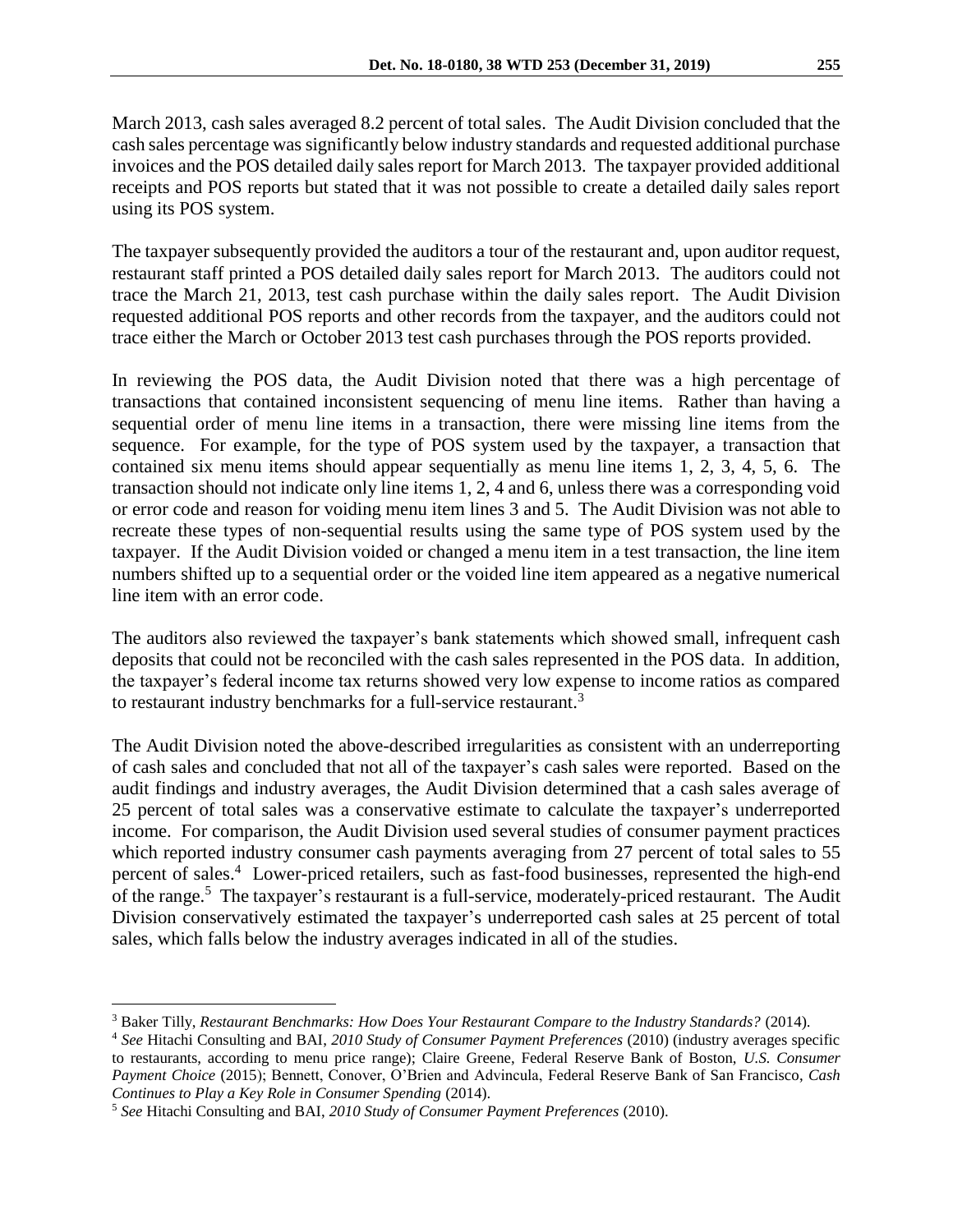#### **Administrative Review**

The taxpayer asserted on review that the Audit Division had not established that the POS summary monthly reports were inaccurate and that the Audit Division's cash sales estimate was too high. The taxpayer admitted that it had underreported sales and owed retail sales tax but that restaurant industry benchmarks indicated a lower cash sales percentage, according to its calculations. In making this admission, the taxpayer did not have an explanation for how it could know it underreported cash sales and at the same time assert that the POS summary reports that it used for excise tax reporting were accurate. The taxpayer suggested employee theft could be the cause of its underreporting but did not explain how employee theft could have caused the non-sequential line items in the POS detail.

Regarding the Audit Division test cash purchases in March and October 2013, the taxpayer indicated that it located the "JobID" (transaction number) for each of these transactions in the JobID POS database report. The taxpayer provided a report that indicated the transactions were voided and asserted that it was possible the transactions were not completed. The taxpayer also asserted that it was questionable whether payment was made for the test cash purchases because the guest check tickets do not indicate payment was made and the only evidence of payment is the statements by the Audit Division staff.

The taxpayer submitted a copy of an email from a representative of the POS software manufacturer in support of its assertions. The email indicated that voiding or changing a menu item in a transaction would be represented in the POS detail as the voided menu line item number added to negative 1000. For example, if menu line item 3 is voided in a transaction with six menu items, the transaction sequencing would appear as 1, 2, 4, 5, 6, - 997.

The taxpayer calculated its expense to income ratios differently and asserted that its calculations came closer to the industry averages. The taxpayer asserted that the corporate officers' salaries should be included in the wage to income ratio computation and their time should be included in determining the minimum number of hours to operate the business.

The Audit Division responded that the location of the two test cash transactions in the JobID database report with void codes is inconsistent with the other POS database reports and the creation of the guest checks. The Audit Division indicated that it was not possible to create a guest check ticket without the information contained in the other POS databases and that the test cash transactions did not appear in any of the other POS database reports. The guest check header information (date, time, table, server, etc.), the items ordered (quantity and amount), and the amount due (subtotal, tax and grand total) all come from separate POS databases. The Audit Division explained that the POS system pulls information from each database to create a guest check. The Audit Division also indicated that it is not possible to pick up a carryout order without payment. The Audit Division offered to provide sworn declarations if the taxpayer objected to the veracity of the Audit Division's statements and the taxpayer declined this offer. In addition, the Audit Division indicated that the two corporate officers' salaries should not be included in wage to income calculation because one officer lives out of state and the other has a full-time job. But even if the salaries were included, the wage to income ratio would still fall below industry averages.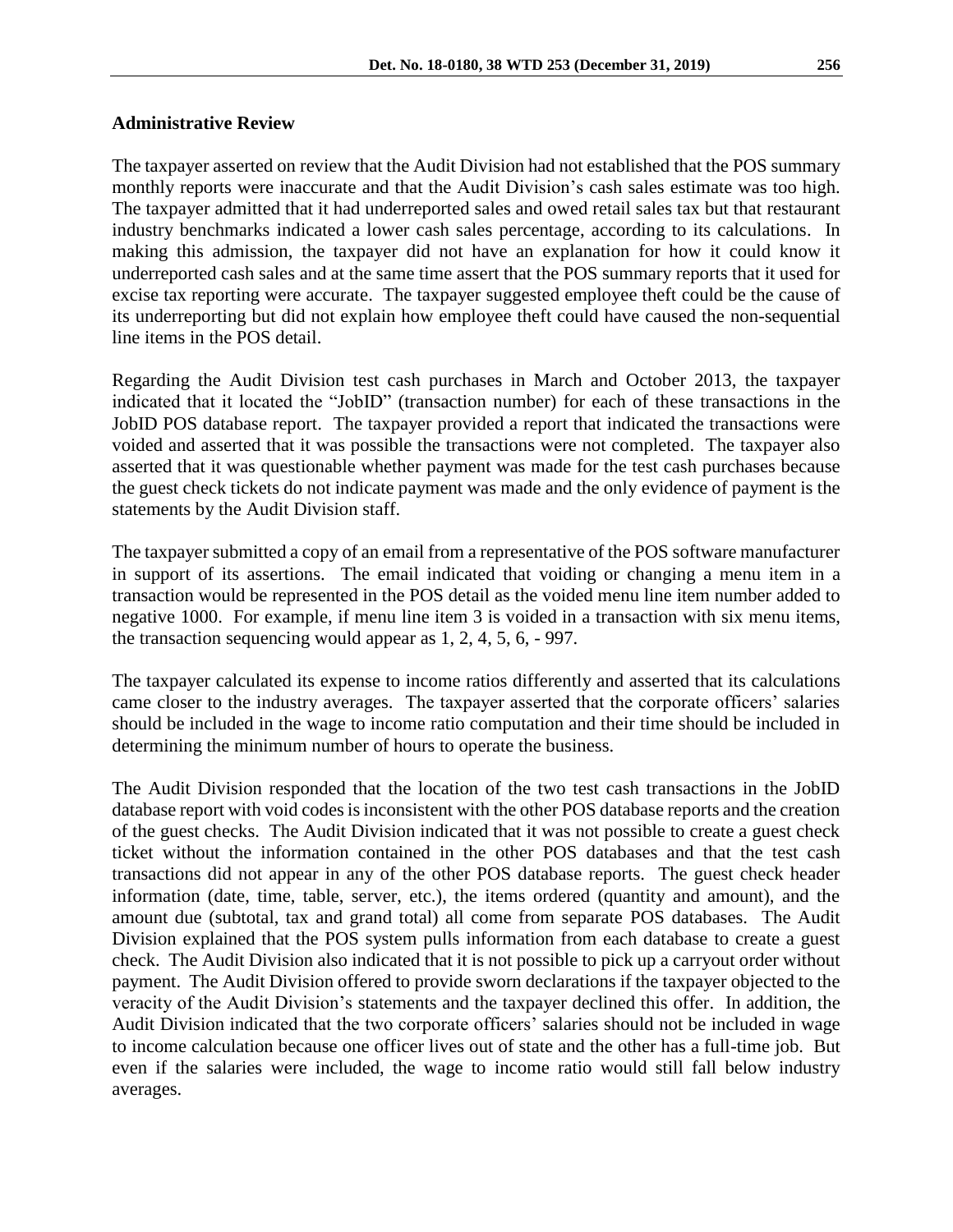The taxpayer also disputed the assessment of the evasion penalty on the basis that the Audit Division failed to show by clear, cogent, and convincing evidence that the taxpayer intended to evade the payment of tax. The taxpayer asserted that the lack of evidence that the taxpayer collected payment for the test cash transactions (beyond the Audit Division's statements) creates doubt as to whether sales tax was collected or intentionally not remitted. The taxpayer indicated that the inconsistent POS database reports could be the result of a dishonest employee or some other reason. The taxpayer asserted that it relied on the POS summary monthly reports to report its tax liability and it had no reason to believe the reports were inaccurate. The taxpayer stated that neither inconsistency between cash deposits and reported cash sales nor expense to income ratios below industry averages is evidence of any taxpayer effort to evade payment of tax.

## ANALYSIS

Washington imposes a retail sales tax on each retail sale in this state. RCW 82.08.020(1). Sales of prepared food and beverage to consumers are retail sales subject to retail sales tax unless a specific exemption applies. *See* RCW 82.04.050(1)(a); WAC 458-20-124. Taxpayers who sell prepared food and beverage at retail are also subject to retailing business and occupation tax on their gross proceeds of sales. RCW 82.04.250. *See* RCW 82.04.070 ("gross proceeds of sales" defined).

## **Estimated Tax Liability**

Taxpayers are required to maintain suitable records from which the Department may determine the taxpayer's tax liability and verify that the taxpayer correctly reported its tax liability to the Department. *See* RCW 82.32.070(1); WAC 458-20-254. Specifically, RCW 82.32.070(1) provides:

Every taxpayer liable for any tax collected by the department must keep and preserve, for a period of five years, suitable records as may be necessary to determine the amount of any tax for which the taxpayer may be liable. Such records must include copies of all of the taxpayer's federal income tax and state tax returns and reports. All of the taxpayer's books, records, and invoices must be open for examination at any time by the department of revenue. . . .

If a person fails to meet this obligation to keep suitable records for the Department's examination, RCW 82.32.100(1) provides that the Department "shall proceed, in such manner as it may deem best, to obtain facts and information on which to base its estimate of the tax . . . ." This statutory provision affords the Department-wide discretion in the methodology employed to calculate a reasonable estimate of tax liability. *See, e.g.*, Det. No. 16-0408, 36 WTD 490, 493 (2017); Det. No. 15-0350, 35 WTD 291 (2015).

The evidence presented in this case indicates that the taxpayer failed to maintain suitable records from which the Department may determine tax liability. As detailed above, a variety of irregularities indicated that the taxpayer's POS data was not reliable: a high percentage of transactions contained missing menu line items without explanation and in contradiction to the POS system manufacturer's statements and POS data; the missing test cash transactions made by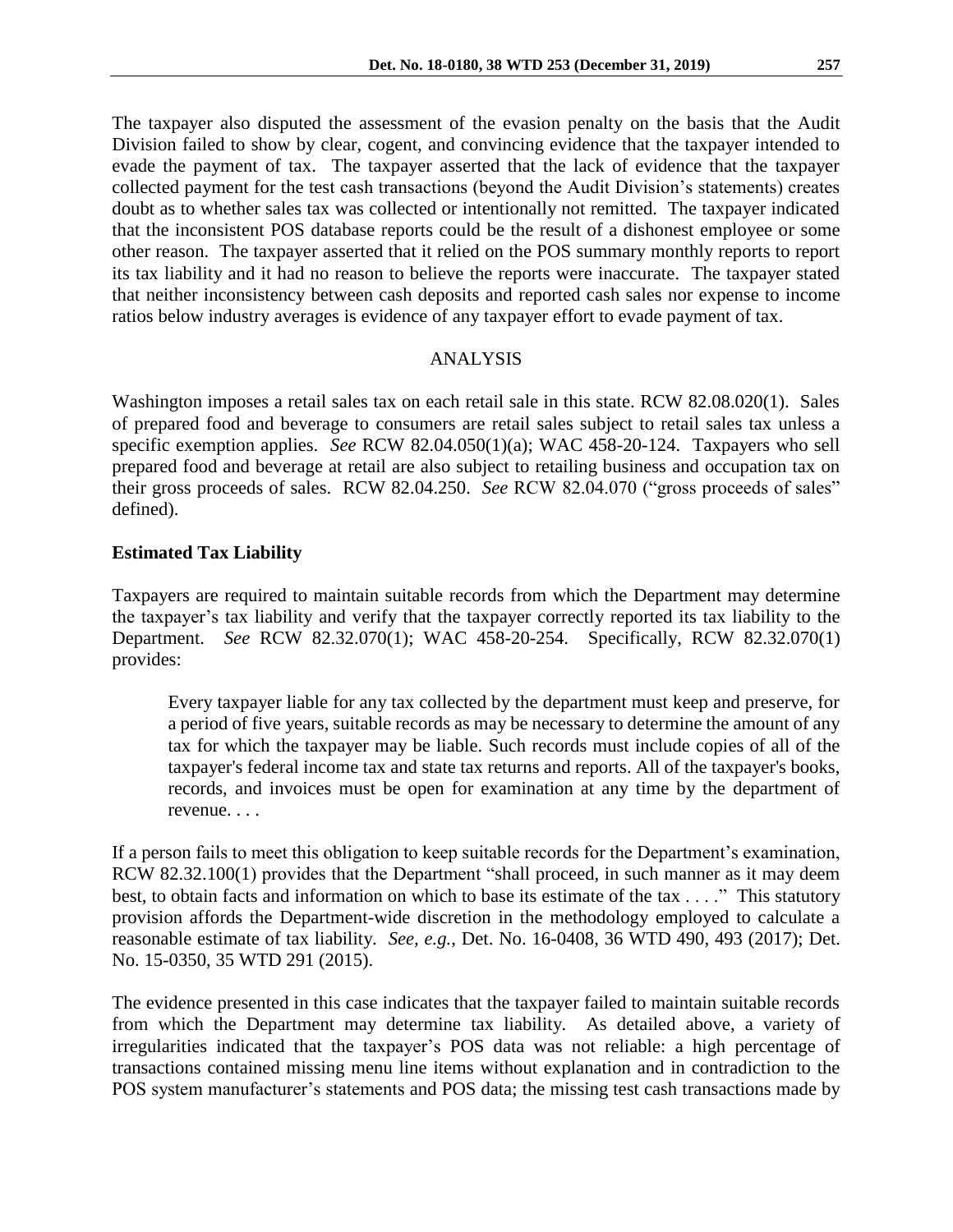These irregularities occurring together indicate the taxpayer's electronic data is unreliable and the need for the Department to estimate unreported sales under RCW 82.32.100(1). Here, the Audit Division estimated unreported sales at 25 percent of total sales based on the audit findings and industry studies of customer payment practices.<sup>6</sup> The Department's use of industry averages to estimate unreported sales is reasonable where taxpayer records are shown to be unreliable or incomplete. *See, e.g.,* Det. No. 12-0136, 32 WTD 65 (2013); Det. No.13-0302R, 33 WTD 572 (2014); 35 WTD 291. The Department's authority to estimate tax liability is similar to the discretion afforded the IRS in generating assessments of tax liability. In addressing the similar authority of the IRS to estimate, the United Stated Supreme Court has stated:

[G]ranting the IRS assessment authority, must simultaneously grant the IRS power to decide how to make that assessment-at least within certain limits. And the courts have consistently held that those limits are not exceeded when the IRS estimates an individual's tax liability-as long as the method used to make the estimate is a "reasonable" one. . . .

*United States v. Fior D'Italia, Inc.*, 536 U.S. 238, 243, 122 S.Ct. 2117, 153 L.Ed.2d 280 (2002).<sup>7</sup>

In this case, the Audit Division reasonably estimated unreported sales at 25 percent of total sales given that industry studies show a minimum average of 27 percent cash sales to total sales. The Audit Division met the statutory standard in RCW 82.32.100 by proceeding in the manner that it deemed best to obtain facts and information on which to base a reasonable estimate of unreported tax. The taxpayer has not shown that the method employed by the Audit Division produced an unreasonable estimate.

 $\overline{a}$ 

<sup>6</sup> *Supra*, note 4.

<sup>7</sup> The *Fior* Court goes on to detail a variety of instances when an estimate of tax liability was reasonable and also addresses the range of information that can provide a reasonable basis for the estimate:

*See, e.g., Erickson v. Commissioner*, 937 F.2d 1548, 1551 (C.A.10 1991) (estimate made with reference to taxpayer's purchasing record was "presumptively correct" when based on "reasonable foundation"). *See also Janis*, supra, at 437, 96 S.Ct. 3021 (upholding estimate of tax liability over 77-day period made by extrapolating information based on gross proceeds from five-day period); *Dodge v. Commissioner*, 981 F.2d 350, 353-354 (C.A.8 1992) (upholding estimate using bank deposits by taxpayer); *Pollard v. Commissioner*, 786 F.2d 1063, 1066 (C.A.11 1986) (upholding estimate using statistical tables reflecting cost of living where taxpayer lived); *Gerardo v. Commissioner*, 552 F.2d 549, 551-552 (C.A.3 1977) (upholding estimate using extrapolation of income over one-year period based on gross receipts from two days); *Mendelson v. Commissioner*, 305 F.2d 519, 521-522 (C.A.7 1962) (upholding estimate of waitress' tip income based on restaurant's gross receipts and average tips earned by all waitresses employed by restaurant); *McQuatters v. Commissioner*, 32 TCM 1122, 1973 WL 2419 (1973), ¶ 73,240 P-H Memo TC (same).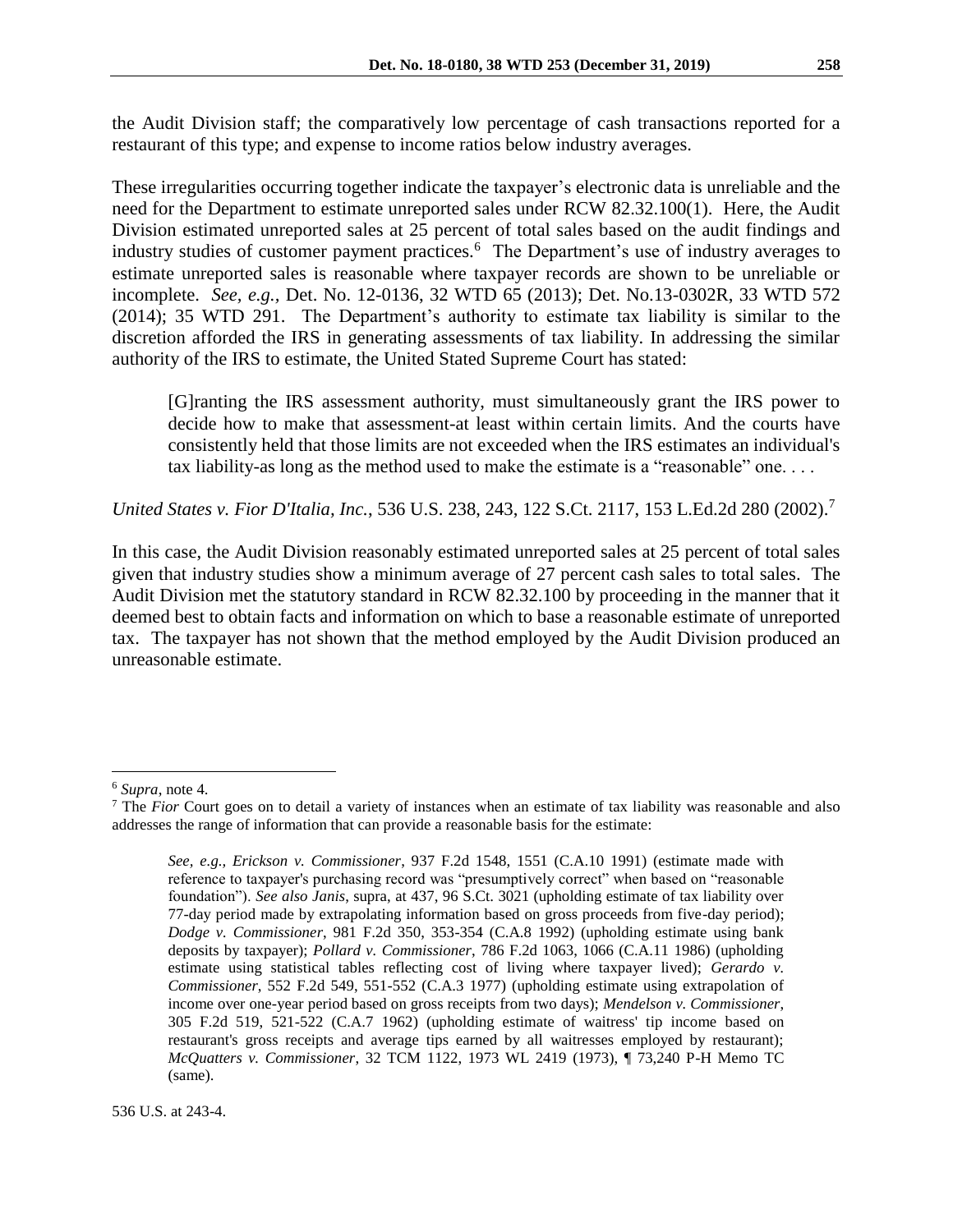The Department is required to assess a 50-percent evasion penalty if it finds that any part of a tax deficiency resulted from an intent to evade the tax. RCW 82.32.090(7). The Department's administrative rule that explains the application of the evasion penalty, WAC 458-20-228, provides, in pertinent part, as follows:

The evasion penalty is imposed when a taxpayer knows a tax liability is due but attempts to escape detection or payment of the tax liability through deceit, fraud, or other intentional wrongdoing. An intent to evade does not exist where a deficiency is the result of an honest mistake, miscommunication, or the lack of knowledge regarding proper accounting methods. The department has the burden of showing the existence of an intent to evade a tax liability through clear, cogent and convincing evidence.

### WAC 458-20-228(5)(f).

Thus, there are two elements to establishing an "intent to evade": (1) knowledge of a tax liability; and (2) an attempt by the taxpayer to escape taxation through deceit, fraud, or other intentional wrongdoing. *Id.; see also* Det. No. 13-0329, 33 WTD 156 (2013). Clear, cogent, and convincing evidence has been described as evidence convincing the trier of fact that the issue is "highly probable," or, stated another way, the evidence must be "positive and unequivocal." *Colonial Imports, Inc. v. Carlton Northwest, Inc.,* 121 Wn.2d 726, 735, 853 P.2d 91 (1993).

Here, the taxpayer admits that it had knowledge of its tax liabilities but disputes that it attempted to escape detection or payment of the tax liability through deceit, fraud, or other intentional wrongdoing. "The intent with which an act is done is a mental process, and as such generally remains hidden within the mind where it is conceived, and is rarely, if ever, susceptible of proof by direct evidence . . . ." *State v. Gaul*, 88 Wash. 295, 301, 152 P. 1029 (1915). As a result, intent is usually inferred or gathered from the words or acts of the person entertaining it, and the facts or circumstances surrounding the alleged offense. *Id.*; *State v. Farley*, 48 Wn.2d 11, 21, 290 P.2d 987 (1955). Therefore, intent is objectively discerned from the collection of evidence viewed as a whole and need not be proved by any single piece of evidence. *See Gaul*, 88 Wash. at 301; *Farley*, 48 Wn.2d at 20-21*.*

Here, the numerous irregularities within the business records created and maintained by the taxpayer evidence an attempt to escape tax liability by reducing the amount of taxable sales reflected in its records. First, the taxpayer's POS data shows a high percentage of transactions containing missing menu line items and the taxpayer has not provided any explanation for these occurrences. Indeed, the evidence presented by the taxpayer from the POS system manufacturer establishes that any interruption in sequential menu line items because of an item void or change would be represented by a code and negative number. The high percentage of the missing item lines suggest system error is unlikely and the manufacturer makes no mention of such system errors. Second, the test cash purchases by the Audit Division staff do not appear in the POS databases from which data is pulled to create the guest checks the staff received. The taxpayer's identification of the two voided transactions in the POS JobID database report is inconsistent with the absence of the transactions in the other POS databases. Third, the POS monthly summary